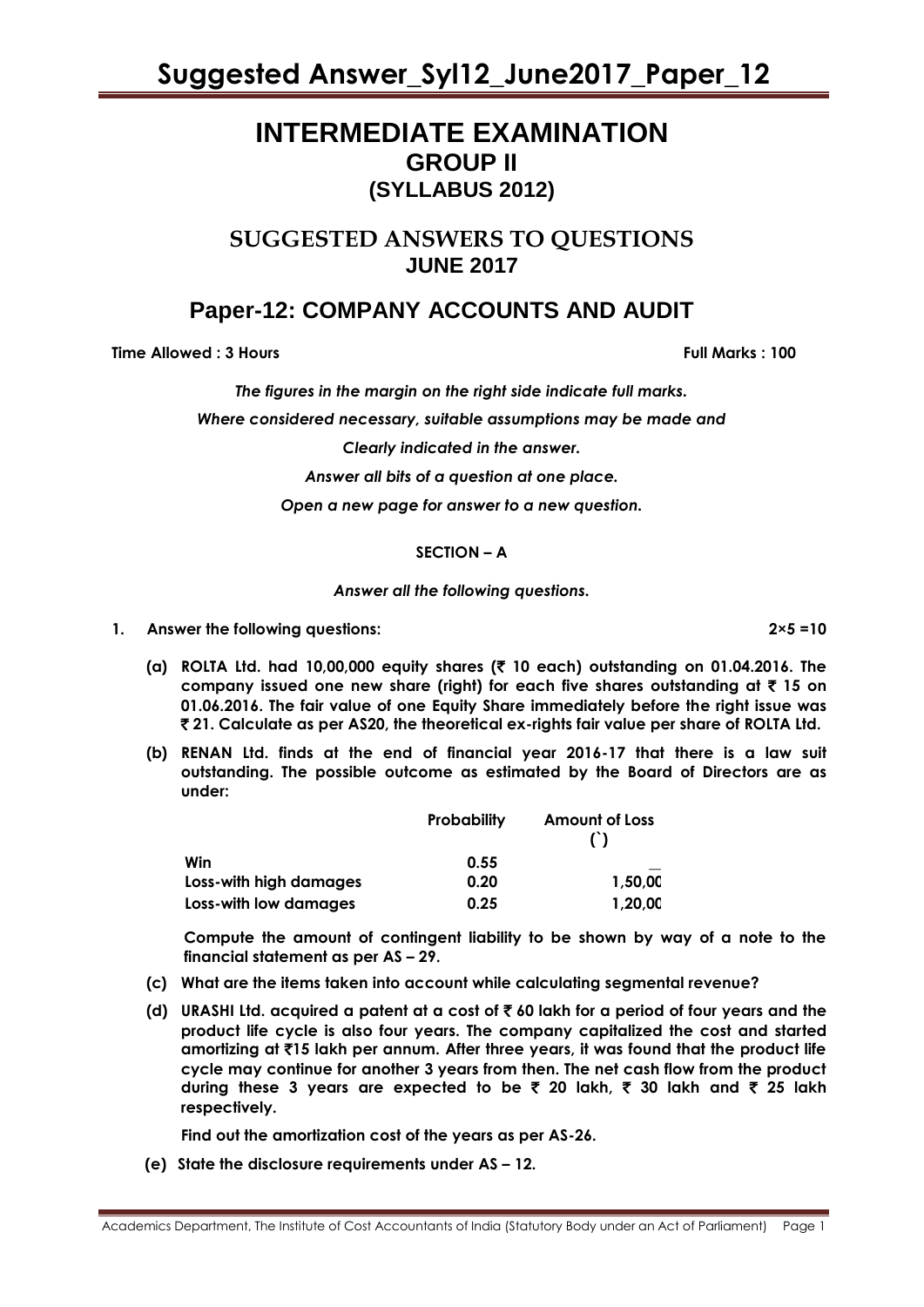#### **Answer:**

- **(a)** According to AS-20, Theoretical Ex-right Fair Value per share  $=$  [(₹21×10,00,000)+(₹15 × 2,00,000)]/(10,00,000 + 2,00,000) shares = ₹20.
- **(b)** According to AS-29 for the purpose of disclosure of contingent liability by way of note, the amount will be:  $0.20 \times 1,50,000 = ₹30,000$

 $0.25 \times 1,20,000 = ₹30,000$ 60,000

The contingent liability to be shown in financial statement =  $\overline{\epsilon}60,000$ .

- **(c)** Segmental Revenue is the aggregate of
	- (i) the portion of enterprise revenue that is directly attributable to a segment;
	- (ii) the relevant portion of enterprise revenue that can be allocated on a reasonable basis to a segment; and
	- (iii) revenue from transactions with other segments of the enterprise.
- **(d)** Total cost of the patent is  $\bar{x}60$  lakh.

The amortizations for first three years =  $15 \times 3 = 145$  lakh Unamortized amount of  $\bar{\mathfrak{e}}$  (60 - 45) lakh =  $\bar{\mathfrak{e}}$  15 lakh to be amortized for next three years in proportion of cash flows from the product in these years.

The amount to be amortized during next years calculated as follows:

| Year | Net cash flow $(\bar{\tau}$ in lakh) | Amortization Amount (₹ in lakh) |
|------|--------------------------------------|---------------------------------|
|      |                                      | $15 \times 20/75 =$             |
|      |                                      | $15 \times 30/75 =$             |
|      |                                      | $15 \times 25/75$               |
|      |                                      |                                 |

- **(e)** The disclosures under AS-12 are as follows:
	- (i) The accounting policy adopted for Government grants including the method of presentation in the financial statements.
	- (ii) The nature and extent of Government grants recognized in the financial statements including grants of non-monetary assets given at a concessional rate or free of cost.
	- (iii) In the case of Companies, deferred government grants should be disclosed separately under the head non-current liabilities to the extent entity expects not to recognize the same within the next 12 months after the end of reporting period and the balance should be disclosed separately under the head current liabilities.

#### **2. Match the following items in Column 'A' with items shown in Column 'B' 1×5=5**

|    | Column 'A'                              |     | Column 'B'                        |
|----|-----------------------------------------|-----|-----------------------------------|
|    | Defined Contribution Plans              | (a) | $AS-20$                           |
|    | 2. Amalgamation in the nature of merger |     | (b) Unearned finance income       |
| 3. | Diluted Potential Equity Shares         | 'c) | $ AS-15 $                         |
|    | $ AS-29 $                               | (d) | <b>Pooling of Interest Method</b> |
|    | $AS-19$                                 | e)  | <b>Onerous Contract</b>           |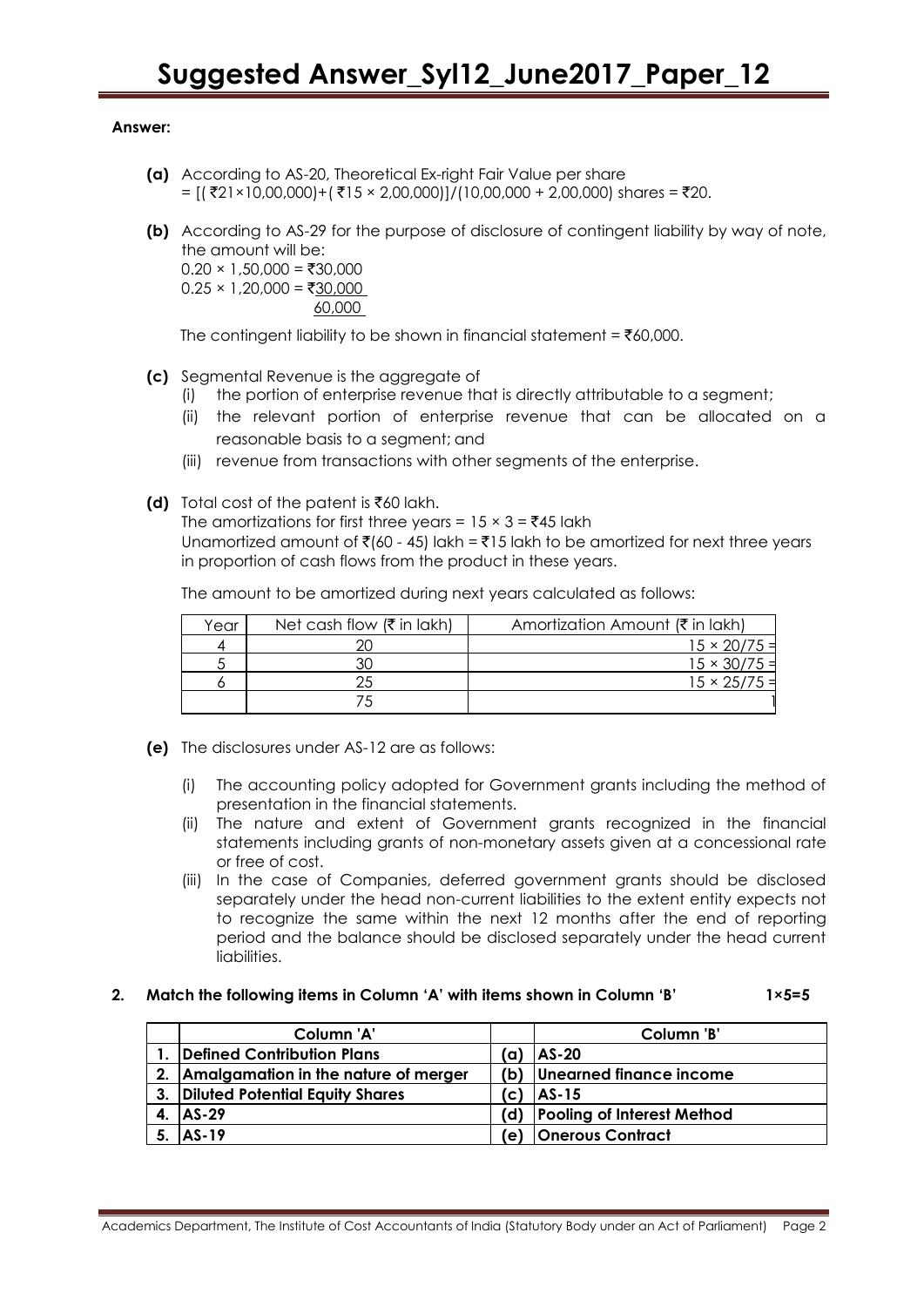#### **Answer :**

| Column 'A'                              |     | Column 'B'                 |
|-----------------------------------------|-----|----------------------------|
| Defined Contribution Plans              | (C) | $AS-15$                    |
| 2. Amalgamation in the nature of merger | 'dl | Pooling of Interest Method |
| 3. Diluted Potential Equity Shares      | .a) | $AS-20$                    |
| 4. AS-29                                | le) | Onerous Contract           |
| AS-19                                   |     | Unearned finance income    |

#### **3. Answer any two questions: 5×2=10**

- **(a) What do you understand by Audit Evidence?**
- **(b) What are the objectives of Operational Audit?**
- **(c) 'Management audit is useful for society at large'.—Comment.**
- **(d) Write a short note on Defined Contribution Plan?**
- **(e) State the two components of Audit risk.**

#### **Answer:**

- **(a)** Audit evidence may be defined as the information used by the auditor in arriving at the conclusions on which the auditor's opinion is based. Audit evidence includes both information contained in the accounting records underlying the financial statements and other information.
- **(b)** The Objectives of operational audit are as given below:
	- 1. To ensure that the operational activities are as per objectives of the company.
	- 2. To assure management that MIS has been functioning properly to attain organizational objectives.
	- 3. To assure management that the management control system is functioning efficiently and effectively.
- **(c)** The management audit is very useful for society at large. It is intended to review all managerial aspects of the company so as to enhance efficiency and efficacy of the entire system which has a social advantage as well. It serves the interest of different segments of society like customers, creditors, stakeholders, government and people at large.
- **(d)** Defined Contribution plans (DCP)
	- 1. Retirement benefit is determined by contribution at agreed /specified rate to the fund together with earnings thereof.
	- 2. Contribution (e.g.PF) whether paid or payable for the reporting period is charged to P/L statement.
	- 3. Excess if any is treated as prepayment.
- **(e)** Components of audit risks:
	- Inherent risk (risk that material errors will occur)
	- Control risk (risk that the client's system of internal control will not prevent or correct such errors); and
	- Detection risk (risk that any remaining material errors will not detected by the auditor).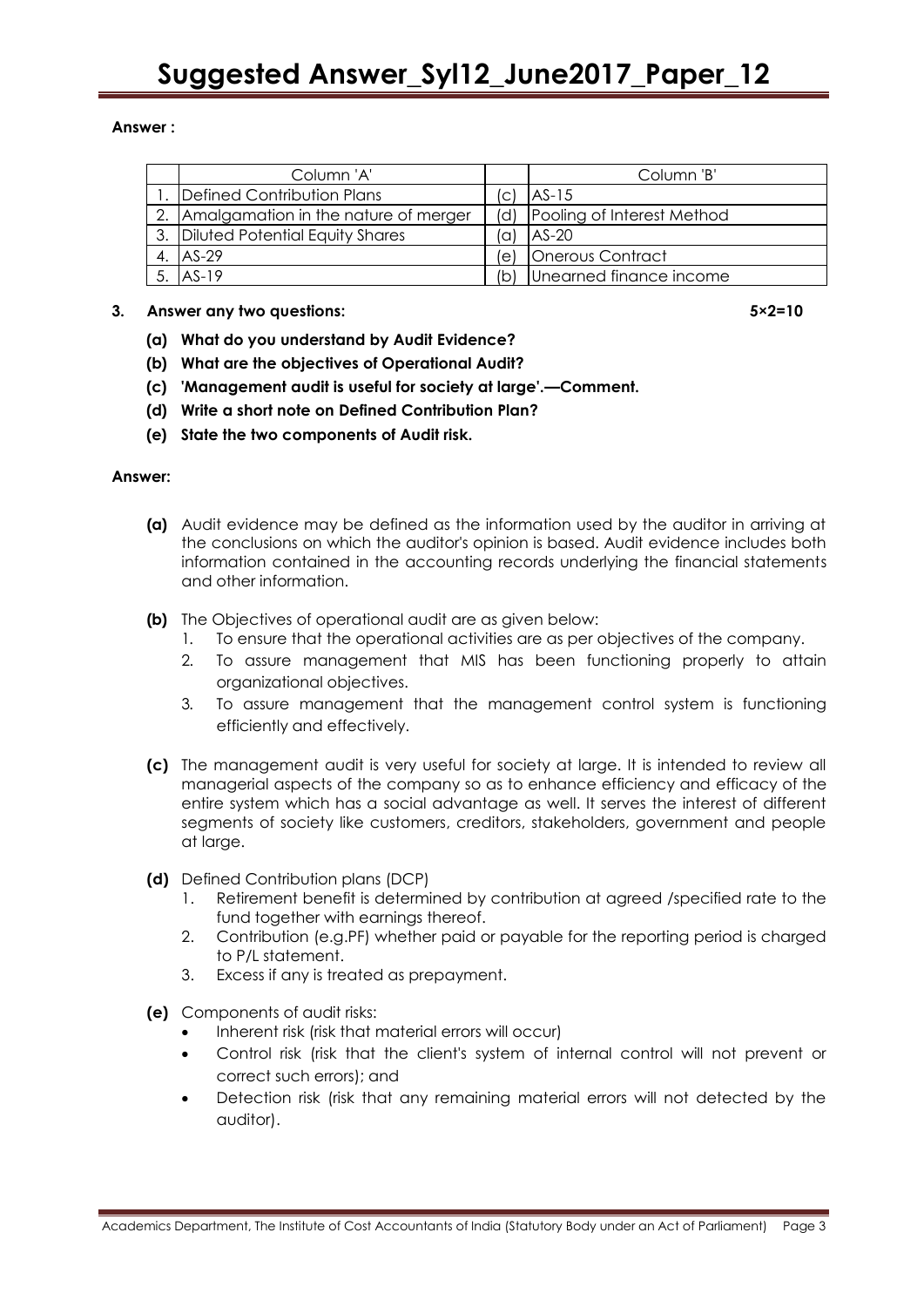#### **SECTION – B**

Answer any three questions from Q no 4,5,6 and 7. 15×3=45

**4. (a) A company had 16,000, 12% Debentures of 100 each outstanding as on 1st April, 2015, redeemable on 31st March, 2016. On that day, Sinking fund was** ` **14,98,000 represented by 2000 own debentures purchased at the average price of** ` **99 and 9% stocks face value of** `**13,20,000. The annual installment was** ` **56,800.**

**On 31st March, 2016 the investments were realized at** ` **98 and the debentures were redeemed.**

**You are required to prepare 12% Debentures Account and Debenture Redemption Sinking Fund.**

**Account for the year ending 31st March 2016. 9**

**(b) Goods purchased on 24.2.2016 of US \$1,000 for which payment was made on 05.06.2016. Exchange Rate on 24.2.2016** ` **61.60 per US \$, on 31.3.2016** ` **62.00 per US \$, 05.06.2016** `**62.50 per US \$.State the Accounting Treatment at the date of transaction, reporting date and settlement date as per AS-11. 6**

#### **Answer :**

| (a) | Dr.                   | (I) 12% DEBENTURES ACCOUNT |                           |           |  |  |
|-----|-----------------------|----------------------------|---------------------------|-----------|--|--|
|     | <b>Particulars</b>    |                            | <b>Particulars</b>        |           |  |  |
|     | To Own Debentures A/c |                            | 2,00,000   By Balance b/d | 16,00,000 |  |  |
|     | To Bank A/c           | 14,00,000                  |                           |           |  |  |
|     |                       | 16,00,000                  |                           | 16,00,000 |  |  |

| (II) DEBENTURES REDEMPTION SINKING FUND ACCOUNT<br>Dr. | Cr.                                |                                       |           |
|--------------------------------------------------------|------------------------------------|---------------------------------------|-----------|
| <b>Particulars</b>                                     |                                    | <b>Particulars</b>                    | ₹         |
| To 9% Stock A/c (loss)                                 | 6,400                              | By Balance b/d                        | 14,98,000 |
| To General Reserve A/c<br>(b.f)                        | $16,93,200$ By Profit and loss A/c |                                       | 56,800    |
|                                                        |                                    | Interest on Sinking<br>By<br>Fund A/c | 1,42,800  |
|                                                        |                                    | By Own Debentures A/c                 | 2,000     |
|                                                        | 16,99,600                          |                                       | 16,99,600 |

#### **Working Note:**

|       | Amount of 9% Stock as on 1st April, 2015<br>Sinking Fund Balance as on 1st April, 2015<br>Less: Own debentures | ₹14,98,000<br>₹(1,98,000)<br>₹13,00,000 |
|-------|----------------------------------------------------------------------------------------------------------------|-----------------------------------------|
| (ii)  | Sales value of 9% Stock = (₹13,20,000/₹100) × ₹98                                                              | ₹12,93,600                              |
| (iii) | Interest credited to Sinking Fund = $(3,20,000 \times$<br>+ $(2,00,000 \times 12\%)$                           | ₹1,42,800                               |

| Dr.                 | (III) OWN DEBENTURES ACCOUNT |                       |          |
|---------------------|------------------------------|-----------------------|----------|
| <b>Particulars</b>  |                              | <b>Particulars</b>    |          |
| To Balance b/d      | 198,000 By                   | 12% Debentures<br>A/c | 2,00,000 |
| To Sinking Fund A/c | 2,000                        |                       |          |
|                     | 2,00,000                     |                       | 2,00,000 |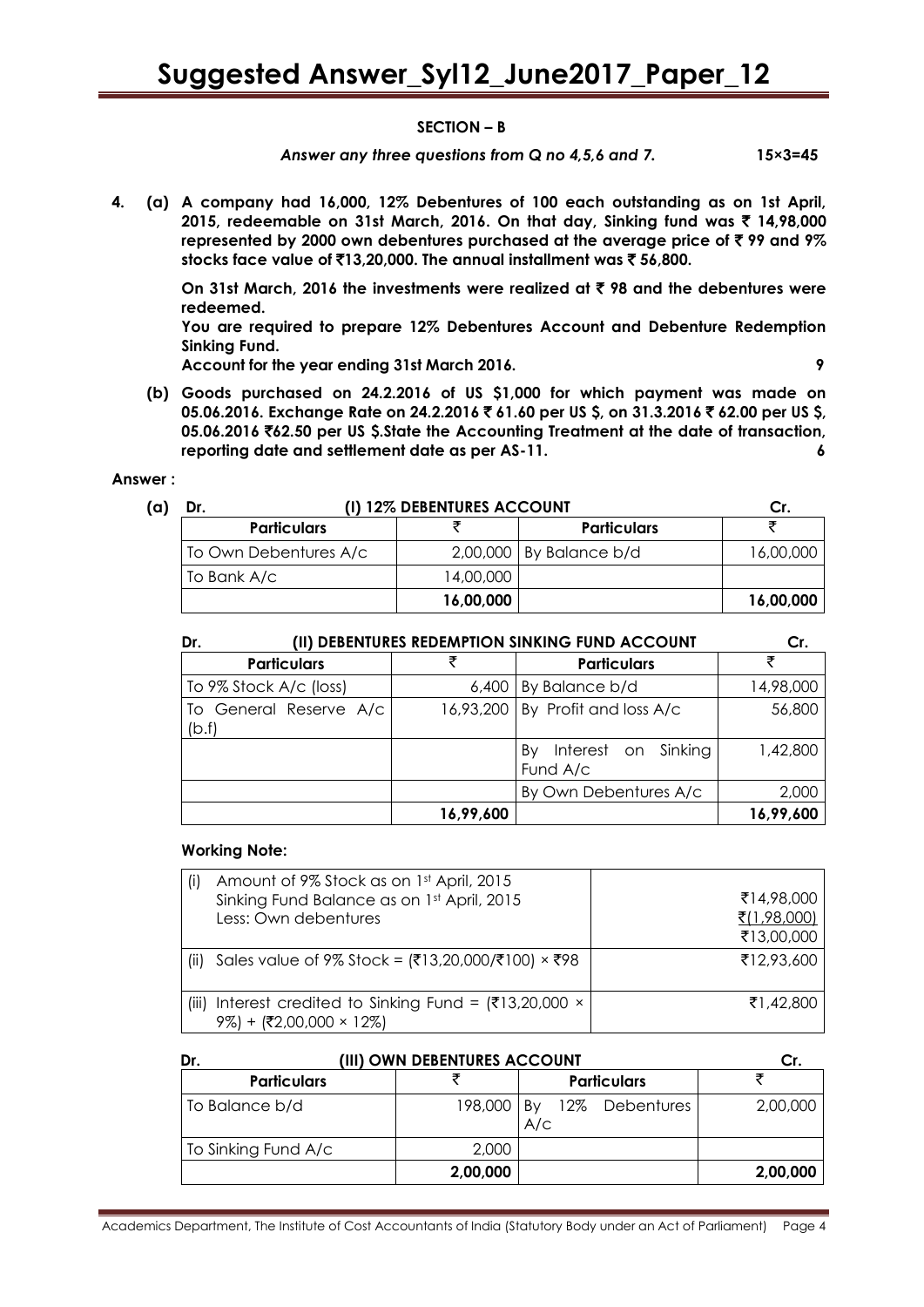| Dr. |                        | (IV) 9% Stock ACCOUNT |           |                     | Сr.       |  |
|-----|------------------------|-----------------------|-----------|---------------------|-----------|--|
|     | <b>Particulars</b>     |                       |           | <b>Particulars</b>  |           |  |
|     | To Balance             |                       |           | By Bank A/c         | 12,93,600 |  |
|     | (Face value 13,20,000) |                       | 13,00,000 |                     |           |  |
|     |                        |                       |           | By Sinking Fund A/c |           |  |
|     |                        |                       |           | (loss on sales)     | 6,400     |  |
|     |                        |                       | 13,00,000 |                     | 13,00,000 |  |

#### **(b) Accounting Treatment at the Date of Transaction:**

As per para 9 of AS 11 on 'The Effects of Changes in foreign Exchange Rates'., a foreign currency transaction should be recorded, on initial recognition in the reporting currency, by applying to the foreign currency amount the exchange rate at the date of the transaction.

Accordingly, Goods purchased and corresponding Creditors would be recorded at ₹ 61,600 [i.e. 1,000  $\times$  ₹ 61.60]

#### **Accounting Treatment at the Reporting Date**

As per para 11 of AS 11, at balance sheet date all monetary items should be reported using the Closing Rate.

Accordingly,

- 1. Closing Creditors will be reported at  $\bar{\tau}$  62,000 i.e. [1,000 x  $\bar{\tau}$  62.00]
- 2. Exchange Loss of ₹ 400 i.e. [₹ 62,000 ₹ 61,600] should be debited in Profit and Loss Account for the year 2 015 - 2016.

#### **Accounting Treatment at the Settlement Date**

Exchange Differences on settlement of monetary items should be transferred to Profit and Loss Account as gain or loss, Accordingly, Exchange Difference of  $\bar{\tau}$  500 i.e  $[$ ₹62,500 - ₹62,000] should be debited in Profit and Loss Account for the year 2016-2017.

#### **5. (a) The following particulars relate to VIEN Ltd. which has gone into voluntary liquidation on 31st December, 2015:**

| <b>Liabilities</b>                                        | Amount<br>(₹) | <b>Assets</b>                     | Amount<br>(5) |
|-----------------------------------------------------------|---------------|-----------------------------------|---------------|
| Share capital:                                            |               | Assets:                           |               |
| 5000, 10% Cumulative preference                           |               | <b>Non-current assets</b>         |               |
| shares of ₹100 each fully paid-up.                        | 5,00,000      |                                   |               |
| 2500 Equity shares of ₹100 each 75<br>paid up.            |               | 1,87,500   Land & Building        | 2,50,000      |
| 7,500 Equity shares of $\bar{x}$ 100 each, 60<br>paid up. |               | 4,50,000   Plant & Machinery      | 6,25,000      |
| <b>Non-current Liabilities</b>                            |               | <b>Furniture &amp; Fixtures</b>   | 1,00,000      |
| 15% Debentures secured by a                               | 2,50,000      |                                   |               |
| floating charge                                           |               | <b>Current assets</b>             |               |
| <b>Current Liabilities</b>                                |               | <b>Stock</b>                      | 1,37,500      |
| Trade payables                                            |               | 3,18,750 Trade receivables        | 2,75,000      |
| <b>Outstanding interest on debentures</b>                 |               | 37,500   Cash and bank<br>balance | 75,000        |
|                                                           |               | <b>Profit &amp; Loss Account</b>  | 2,81,250      |
|                                                           | 17,43,750     |                                   | 17,43,750     |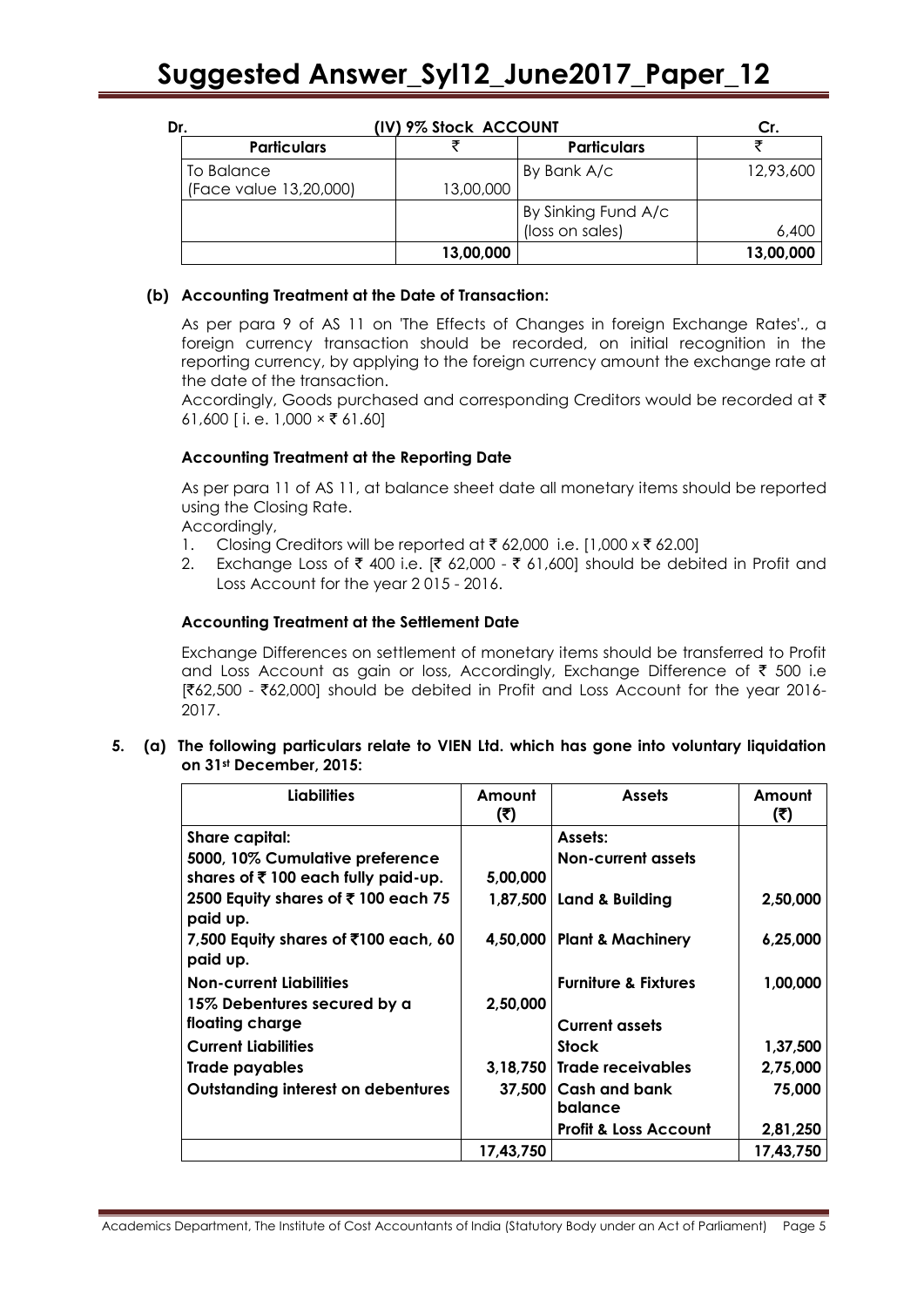**Other Information:**

**(i) The assets were sold and realized as follows:**

| Land & Building                     | 3,00,000 |
|-------------------------------------|----------|
| <b>Plant &amp; Machinery</b>        | 5,00,000 |
| <b>Furniture &amp; Fixtures</b>     | 75,000   |
| <b>Stock</b>                        | 1,50,000 |
| <b>Trade Receivables</b>            | 2,00,000 |
| <b>Expenses of liquidation were</b> | 27,250   |
|                                     |          |

- **(ii) Preference shares dividends are in arrears for the last 2 years.**
- **(iii) Trade payables include preferential creditors of** `**38,000.**
- **(iv) Liquidator is entitled to receive commission of 3% on assets realized except cash.**
- **(v) Preference shareholders have right to dividend at the time of liquidation.**

**(vi) The final payment including those on debentures is made on 30th June, 2016. You are required to prepare liquidator's final statement of account. 9**

**(b) From the following information, prepare Cash Flow Statement:** 

| <b>BALANCE SHEET AS AT 31.03.2016</b>                            |              |                 |                 |  |  |
|------------------------------------------------------------------|--------------|-----------------|-----------------|--|--|
| <b>Particulars</b>                                               | <b>Note</b>  | 31.03.2016<br>₹ | 31.03.2015<br>₹ |  |  |
| <b>I. EQUITY AND LIABILITIES</b>                                 |              |                 |                 |  |  |
| (1) Shareholder's Funds                                          |              |                 |                 |  |  |
| (a) Share Capital                                                |              | 12,50,000       | 10,00,000       |  |  |
| (b) Reserves and Surplus                                         | 1            | 4,90,000        | 4,00,000        |  |  |
| (2)<br><b>Non-Current Liabilities [Long</b><br><b>Term Loan]</b> |              | 4,00,000        | 5,00,000        |  |  |
| (3) Current Liabilities                                          |              |                 |                 |  |  |
| <b>Trade payables</b>                                            |              | 4,00,000        | 5,00,000        |  |  |
| Short-term Provisions (Provision for tax)                        |              | 60,000          | 50,000          |  |  |
| Total                                                            |              | 26,00,000       | 24,50,000       |  |  |
| II. ASSETS                                                       |              |                 |                 |  |  |
| (1) Non-Current Assets                                           |              |                 |                 |  |  |
| <b>Tangible Fixed Assets</b>                                     | $\mathbf{2}$ | 13,00,000       | 11,50,000       |  |  |
| <b>Non-Current Investments</b>                                   |              | 50,000          | 1,00,000        |  |  |
| <b>Current Assets</b><br>(2)                                     |              |                 |                 |  |  |
| <b>Inventories</b>                                               |              | 2,80,000        | 3,00,000        |  |  |
| <b>Trade Receivables</b>                                         |              | 4,20,000        | 4,00,000        |  |  |
| <b>Cash &amp; Cash Equivalents</b>                               |              | 5,50,000        | 5,00,000        |  |  |
| Total                                                            |              | 26,00,000       | 24,50,000       |  |  |

| <b>NOTE 1: RESERVES AND SURPLUS</b>            |          |          |  |  |
|------------------------------------------------|----------|----------|--|--|
| 31.03.2016<br>31.03.2015<br><b>Particulars</b> |          |          |  |  |
| <b>Profit and Loss A/c</b>                     | 4,80,000 | 4,00,000 |  |  |
| <b>Capital Reserve</b>                         | 10,000   |          |  |  |
| Total                                          | 4,90,000 | 4,00,000 |  |  |

| <b>NOTE 2: TANGIBLE FIXED ASSETS</b>           |          |          |  |  |
|------------------------------------------------|----------|----------|--|--|
| 31.03.2016<br>31.03.2015<br><b>Particulars</b> |          |          |  |  |
| Land Building                                  | 3,80,000 | 4,00,000 |  |  |
| <b>Machinery</b>                               | 9,20,000 | 7,50,000 |  |  |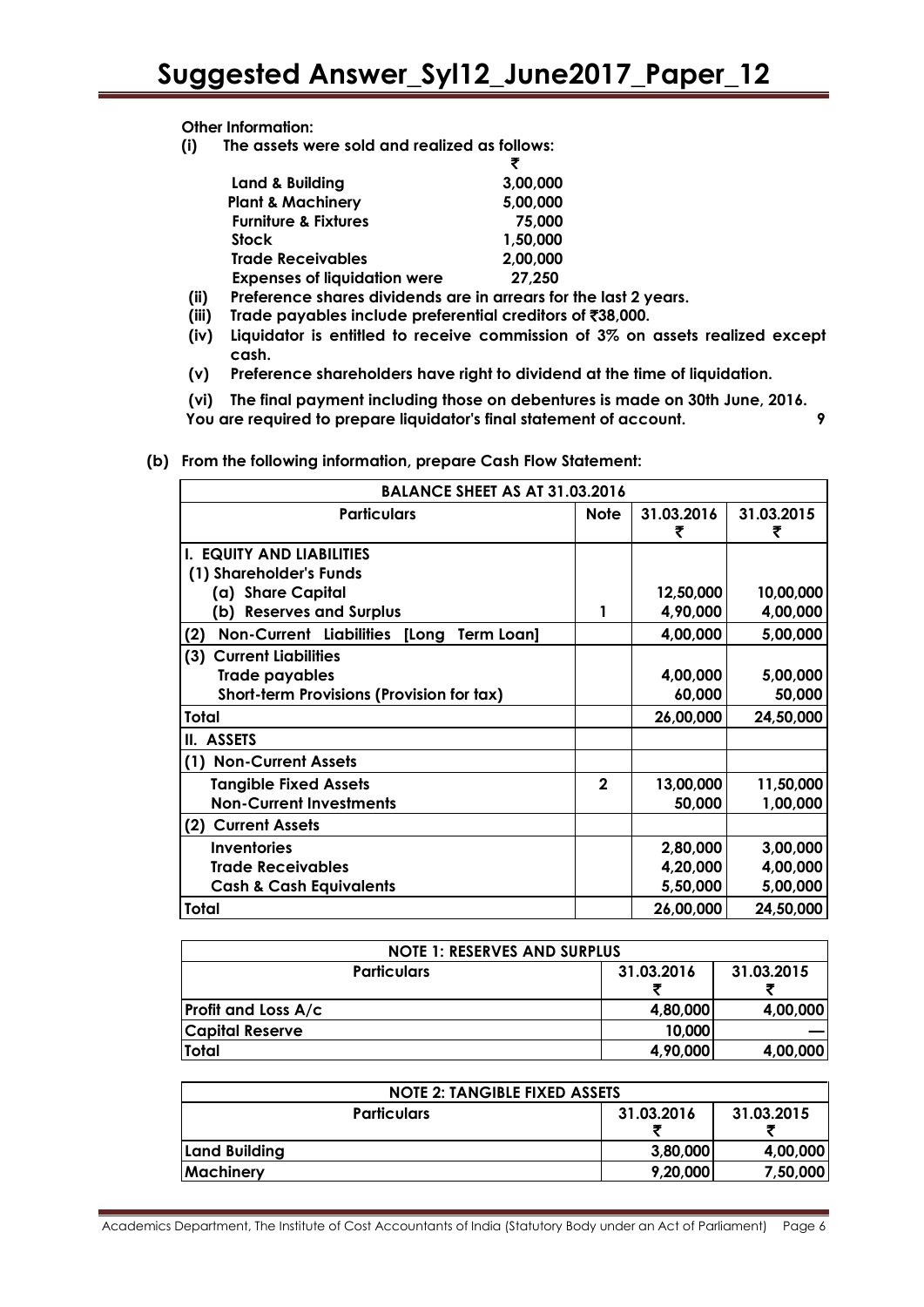|      | <b>COO OOO</b> | ^^^<br>- |
|------|----------------|----------|
| vıuı |                |          |

 **Additional information:** 

- **(1) Depreciation written off on land and building** `**20,000.**
- **(2) The company sold some investment at a profit of** ` **10,000, which was credited to Capital Reserve.**
- **(3) Income-tax provided during the year** `**55,000.**
- **(4) During the year the company purchased a machinery for** ` **2,25,000. They paid**  `**1,25,000 in cash and issued 10000 equity shares of** ` **10 each at par.**

**You are required to prepare a Cash Flow Statement for the year ended 31st March 2016 as per AS3 by using indirect method. 6**

#### **Answer :**

#### **(a) Liquidator's Final Statement of Account**

| Dr.                    |            |                                  | Cr.        |
|------------------------|------------|----------------------------------|------------|
| <b>Receipts</b>        | Amount (₹) | <b>Payments</b>                  | Amount (₹) |
| To Assets Realised:    |            | By Liquidation Exp.              | 27,250     |
| Cash at Bank           | 75,000     | By Liquidator's Remuneration     | 36,750     |
| Land & Building        | 3,00,000   | <b>By Preferential Creditors</b> | 38,000     |
| Plant & Machinery      | 5,00,000   | By Debenture Holders             | 3,06,250   |
| Furniture & Fixtures   | 75,000     | $W.N.-1$                         |            |
| Stock                  | 1,50,000   | <b>By Unsecured Creditors</b>    | 2,80,750   |
| Trade Receivables      | 2,00,000   | $(3,18,750 - 38,000)$            |            |
| Call on equity shares  |            | By Preference Shareholders       | 6,00,000   |
| $(72.65 \times 7,500)$ | 19,875     | $(5,00,000 + 1,00,000)$          |            |
|                        |            | By Equity Shareholders           | 30,875     |
|                        |            | $W.N.-2(712.35 \times 2,500)$    |            |
|                        | 13,19,875  |                                  | 13,19,875  |

#### **Workings:**

**1.** Payment to Debenture Holders

|                                           | (₹)      |
|-------------------------------------------|----------|
| 15% Debentures secured by floating charge | 2,50,000 |
| Add: Outstanding debenture interest       | 37,500   |
| Add: Interest from 01.01.16 to 30.06.16   | 18,750   |
| (since the company is solvent)            | 3,06,250 |

**2.** Total paid up value of equity shares  $\bar{\tau}(1,87,500 + 4,50,000)$  =  $\bar{\tau}(6,37,500)$ Less: Net assets available for equity shareholders ₹ (13,00,000 – 12,89,000) =  $\frac{711,000}{ }$ Total loss to be borne by the equity shareholders example to the 6,26,500

|                          | ₹     |        |
|--------------------------|-------|--------|
| Paid up value of shares  | 75.00 | 60.00  |
| Less: Net loss per share | 62.65 | 62.65  |
| To be paid per share     | 12.35 |        |
| To be taken per share    |       | (2.65) |

|--|

| 1,35,000 |  |
|----------|--|
| 55,000   |  |
| 20,000   |  |
|          |  |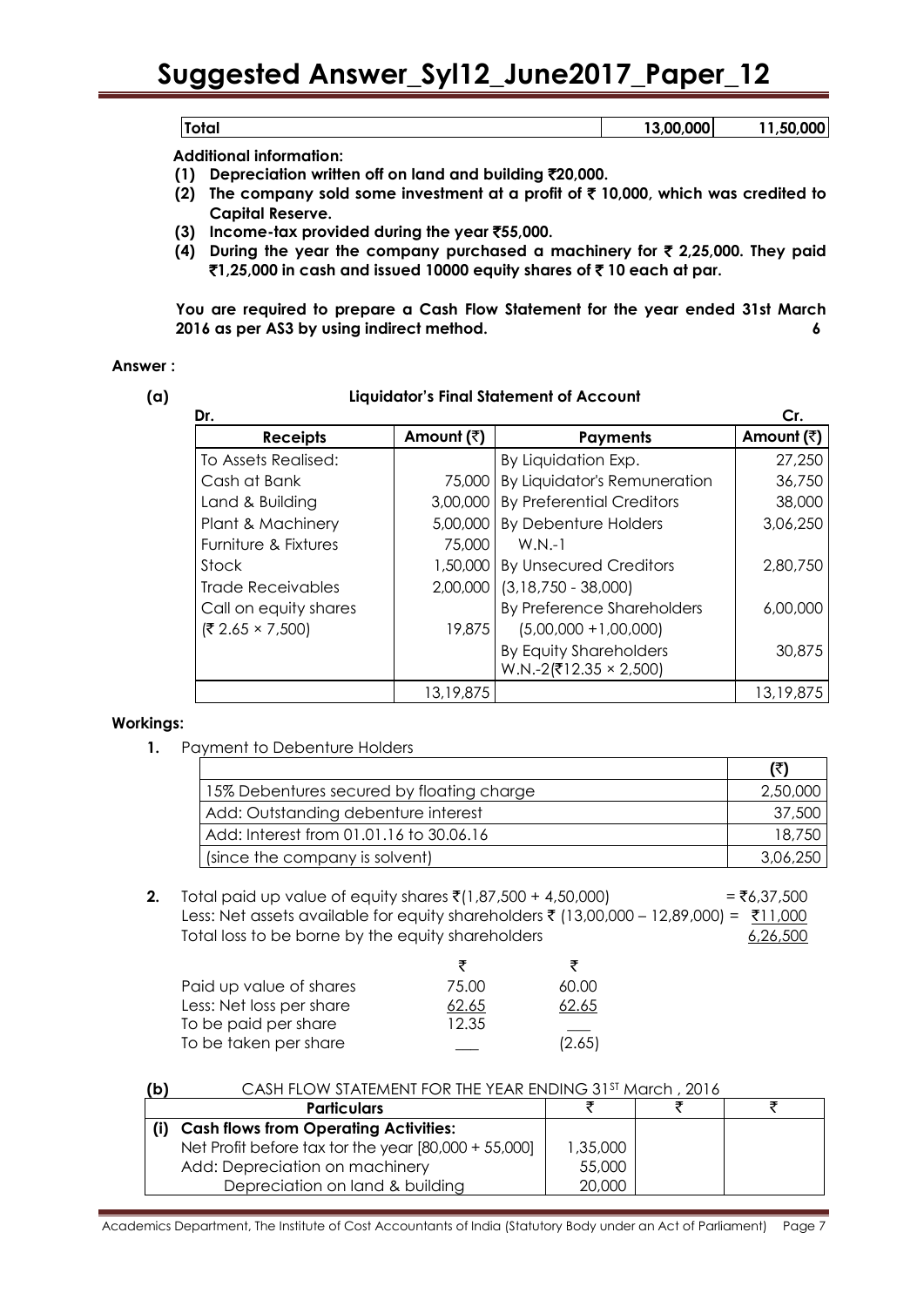| Operating profit before change in working<br>capital<br>Add: Decrease in Inventories<br>Less: Increase in Trade Receivables<br>Less: Decrease in Trade Payables<br>Cash generated from Operations                                                                                                                                          | 2,10,000<br>20,000<br>(20,000)<br>(1,00,000)<br>1,10,000 |                    |          |
|--------------------------------------------------------------------------------------------------------------------------------------------------------------------------------------------------------------------------------------------------------------------------------------------------------------------------------------------|----------------------------------------------------------|--------------------|----------|
| Less: Income tax paid<br>Net Cash generated from operating activities                                                                                                                                                                                                                                                                      | (45,000)                                                 | 65,000             |          |
| (ii) Cash flow from Investing Activities:<br>Purchase of machinery (2,25,000 - 1,00,000)<br>Sale of investment<br>Net Cash used in investing activities<br>(iii) Cash flow from Financing Activities<br>Issue of equity shares (2,50,000 - 1,00,000)<br>Repayment of long term loan<br><b>Net Cash generated from Financing Activities</b> | (1, 25, 000)<br>60,000<br>1,50,000<br>(1,00,00)          | (65,000)<br>50,000 |          |
| Net Increase in Cash and Cash Equivalents                                                                                                                                                                                                                                                                                                  |                                                          |                    | 50,000   |
| Cash and Cash Equivalents at the beginning                                                                                                                                                                                                                                                                                                 |                                                          |                    | 5,00,000 |
| Cash and Cash Equivalents at the<br>end<br>$(5,00,000 - 50,000)$                                                                                                                                                                                                                                                                           |                                                          |                    | 5,50,000 |

#### **Working Notes:**

| Dr.                         | (I) MACHINERY ACCOUNT |                                      |          |
|-----------------------------|-----------------------|--------------------------------------|----------|
| <b>Particulars</b>          |                       | <b>Particulars</b>                   |          |
| To Balance b/d              |                       | 7,50,000   By Depreciation (bal.fig) | 55,000   |
| To Bank A/c                 |                       | $1,25,000$ By Balance c/d            | 9,20,000 |
| To Equity Share Capital A/c | 00,000,1              |                                      |          |
|                             | 9,75,000              |                                      | 9,75,000 |

| (II) PROVISION FOR TAXATION ACCOUNT<br>Dr. |         |                               |          |
|--------------------------------------------|---------|-------------------------------|----------|
| <b>Particulars</b>                         |         | <b>Particulars</b>            |          |
| To Bank A/c (Bal.fig)                      |         | $45,000$ By Balance b/d       | 50,000   |
| To Balance c/d                             |         | 60,000 By Profit and Loss A/c | 55,000   |
|                                            | 05.000. |                               | 1,05,000 |

| Dr.                                | (III) INVESTMENT ACCOUNT |                                   |          |
|------------------------------------|--------------------------|-----------------------------------|----------|
| <b>Particulars</b>                 |                          | <b>Particulars</b>                |          |
| To Balance b/d                     |                          | 1,00,000   By Bank A/c (bal. fig) | 60,000   |
| To Capital reserve (Profit on Sale |                          | By Balance c/d                    | 50,000   |
| of investments)                    | 10,000                   |                                   |          |
|                                    | 1,10,000                 |                                   | 1,10,000 |

#### **6. (a) Crystal Company Limited decided to reconstruct its business as it has accumulated huge losses. The following is the Balance Sheet of the company as on 31.03.2016 before reconstruction:**

| BALANCE SHEET AS ON 31.03.2016            |                    |               |          |  |
|-------------------------------------------|--------------------|---------------|----------|--|
| Liabilities                               |                    | <b>Assets</b> |          |  |
| $ 300000$ Equity shares of ₹10 each fully | 30,00,000 Goodwill |               | 5.20.000 |  |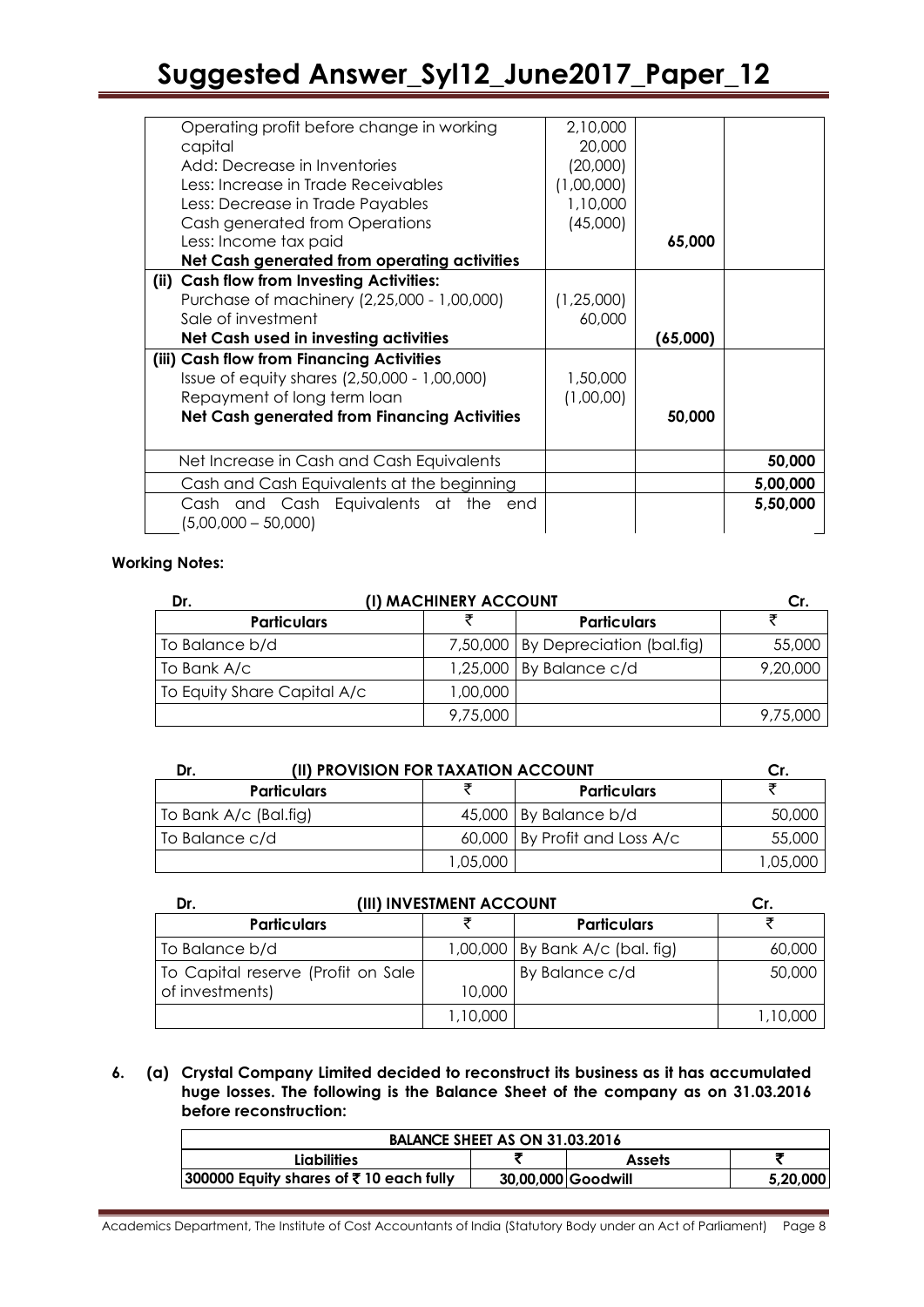| paid up                             |                   |                                 |           |
|-------------------------------------|-------------------|---------------------------------|-----------|
| 160000, 6% Preference shares of ₹10 | 16,00,000 Patents |                                 | 1,50,000  |
| each fully paid up                  |                   |                                 |           |
| 6% Debentures (Secured against Land |                   | 15,00,000 Land & Building       | 17,00,000 |
| & Building)                         |                   |                                 |           |
| <b>Bank overdraft</b>               |                   | 5,80,000 Plant & Machinery      | 2,00,000  |
| Trade Payables                      |                   | 12,00,000 Investments (at cost) | 2,20,000  |
| <b>Provision for Income Tax</b>     |                   | 2,00,000 Trade Receivables      | 17,40,000 |
|                                     |                   | Inventories                     | 17,00,000 |
|                                     |                   | Profit & Loss A/c               | 18,50,000 |
|                                     | 80,80,000         |                                 | 80,80,000 |

 **Following scheme of reconstruction has been approved by all interested parties:** 

- **(i) All equity shares are reduced to** ` **3 each and preference shares to** ` **7 each.**
- **(ii) Debenture holders agree to take over a part of land and building, book value of which is** ` **7,00,000 towards their 50% claim. Rate of interest of balance 50% debentures increased to 9%.**
- **(iii) Goodwill and patent will be written off.**
- **(iv) 10% of Trade Receivables to be provided for bad debts.**
- **(v) Inventories to be written off by** ` **2,60,000.**
- **(vi) 50% of balance land & building sold for** `**6,00,000 and remaining land & building valued at ₹6,00,000.**
- **(vii) Investments to be sold for** ` **2,00,000.**
- **(viii) There are pending contracts amounting to** `**70,00,000. These contracts are to be cancelled on payment of penalty @ 5% of pending contract amount.**
- **(ix) The income tax liability of the company is settled at** `**3,06,000. Provision for income tax will be raised accordingly.**
- **(x) 1/3 of Trade Payables decided to forgo their claim.**
- **(xi) After making all the above adjustments, balance amount available through scheme, will be utilized to write off the value of plant & machinery to that extent. Required: Pass the necessary journal entries. 10**
- **(b) Write short note on: Managerial Remuneration. 5**

#### **Answer:**

#### **(a) JOURNAL OF CRYSTAL COMPANY LIMITED**

| Date | Particulars                                                                                                                                                                                                                                                 | Dr. $(₹)$ | Cr. ( ₹)                       |
|------|-------------------------------------------------------------------------------------------------------------------------------------------------------------------------------------------------------------------------------------------------------------|-----------|--------------------------------|
| 1.   | Equity Share Capital A/c ( $\bar{\tau}$ 10)<br>Dr.<br>To Equity Share Capital A/c $(3)$<br>To Reconstruction A/c<br>(Being reduction of equity share of ₹10 each to<br>shares of $\overline{3}$ each as per the reconstruction<br>schemel                   | 30,00,000 | 9,00,000<br>21,00,000          |
| 2.   | 6% Preference Share Capital A/c (₹ 10)<br>Dr.<br>To 6% Preference Share Capital A/c (₹7)<br>To Reconstruction A/c<br>(Being reduction of preference shares of $\bar{\tau}$ 10<br>each to shares of $\overline{z}$ each as per the<br>reconstruction scheme) | 16,00,000 | 11,20,000<br>4,80,000          |
| 3.   | 6% Debentures A/c<br>Dr.<br>To Land & Building A/c<br>To 9% Debentures A/c<br>To Reconstruction A/c<br>(Being 50% claim of debenture<br>holders<br>discharged by transfer of a part of land &<br>building having book value ₹7,00,000 and rate              | 15,00,000 | 7,00,000<br>7,50,000<br>50,000 |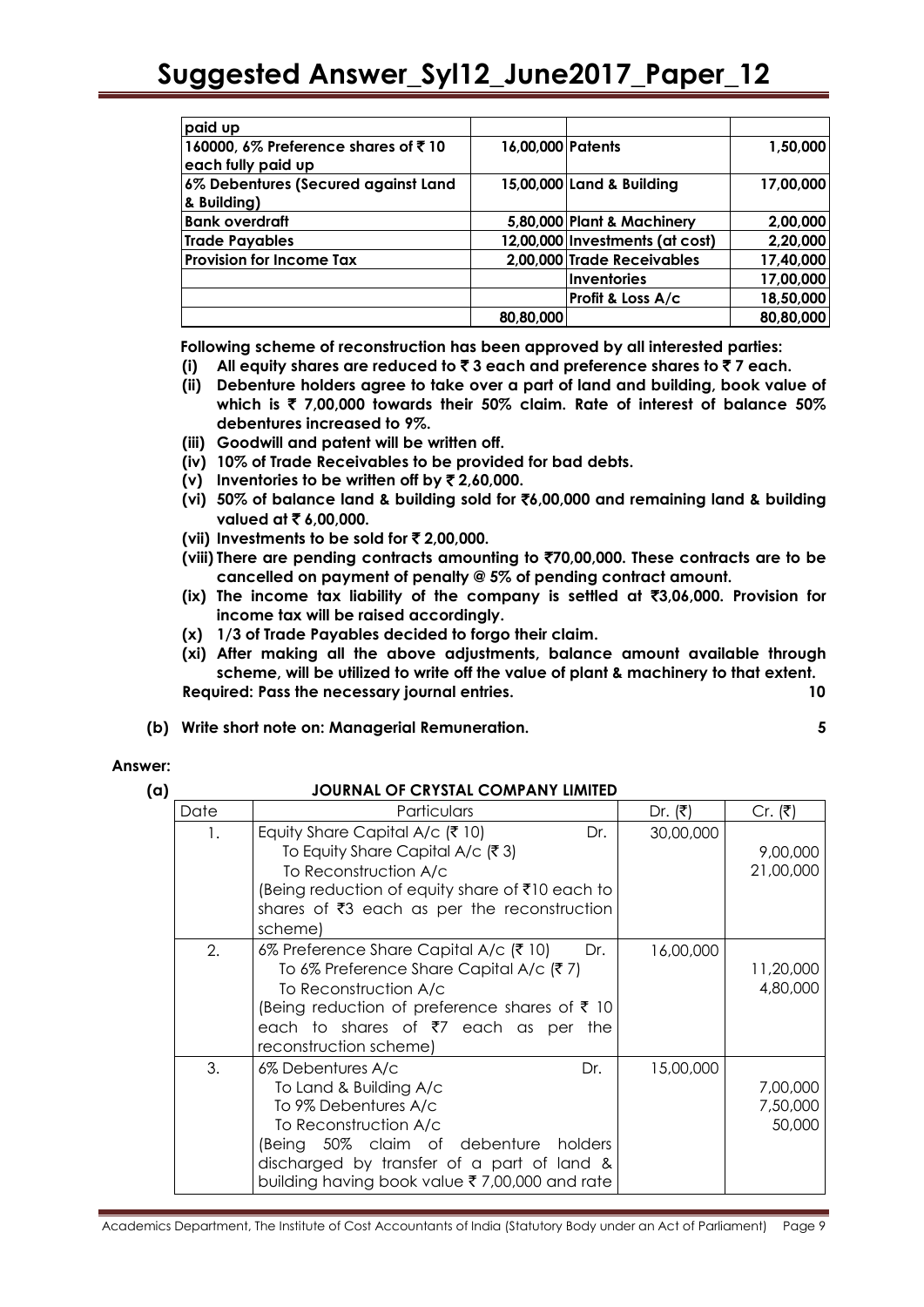|    | of interest of<br>balance 50%<br>debentures<br>increased to 9% as per the reconstruction<br>scheme)                                                                                                                                                                                                                                                                                                                                                                        |            |                       |                                                                                   |
|----|----------------------------------------------------------------------------------------------------------------------------------------------------------------------------------------------------------------------------------------------------------------------------------------------------------------------------------------------------------------------------------------------------------------------------------------------------------------------------|------------|-----------------------|-----------------------------------------------------------------------------------|
| 4. | Bank A/c<br>To Land & building A/c<br>To Reconstruction A/c<br>(Being 50% of balance land & building having<br>book value of ₹ 5,00,000 sold for ₹ 6,00,000 as<br>per the reconstruction scheme)                                                                                                                                                                                                                                                                           | Dr.        | 6,00,000              | 5,00,000<br>1,00,000                                                              |
| 5. | Land & building A/c<br>To Reconstruction A/c<br>(Being 50% of balance land & building having<br>book value ₹ 5,00,000, valued at ₹ 6,00,000, as<br>per the reconstruction scheme)                                                                                                                                                                                                                                                                                          | Dr.        | 1,00,000              | 1,00,000                                                                          |
| 6. | Bank A/c<br>Reconstruction A/c<br>To Investment A/c<br>(Being all the investments sold as per the<br>reconstruction scheme)                                                                                                                                                                                                                                                                                                                                                | Dr.        | 2,00,000<br>20,000    | 2,20,000                                                                          |
| 7. | Sundry creditors A/c<br>To Reconstruction A/c<br>(Being 1/3 of sundry creditors decided to forgo<br>their claim as per the reconstruction scheme)                                                                                                                                                                                                                                                                                                                          | Dr.        | 4,00,000              | 4,00,000                                                                          |
| 8. | Reconstruction A/c<br>Bank overdraft A/c<br>To, Goodwill A/c<br>To, Patents A/c<br>To, Provision for doubtful debts A/c<br>To, Stock A/c<br>To, Bank A/c<br>To, Provision for income tax A/c<br>To, Profit and Loss A/c<br>(Being goodwill, patent, profit and loss, part<br>value of stock, plant and machinery, penalty<br>paid tor cancellation of contracts written off<br>and provisions made for doubtful debts and<br>income tax, as per the reconstruction scheme) | Dr.<br>Dr. | 32,10,000<br>2,00,000 | 5,20,000<br>1,50,000<br>1,74,000<br>2,60,000<br>3,50,000<br>1,06,000<br>18,50,000 |

#### **(b) Managerial remuneration:**

Companies Act has not defined managerial personnel. As per Schedule V, it appears that managerial personnel mean MD/Whole time director and manager. Computation of managerial remuneration is based on profit and is to be computed as per the provisions of Section 198 just before computing the provision for taxation as follows:

| Profit as per books               |             | <b>XXXX</b> |
|-----------------------------------|-------------|-------------|
| Add: Depreciation as per books    | <b>XXXX</b> |             |
| Provision for Doubtful debts      | <b>XXXX</b> |             |
| Misc. Exp. Written back           | <b>XXXX</b> | <b>XXXX</b> |
|                                   |             | <b>XXXX</b> |
| Less: Depreciation as per sec 198 |             | <b>XXXX</b> |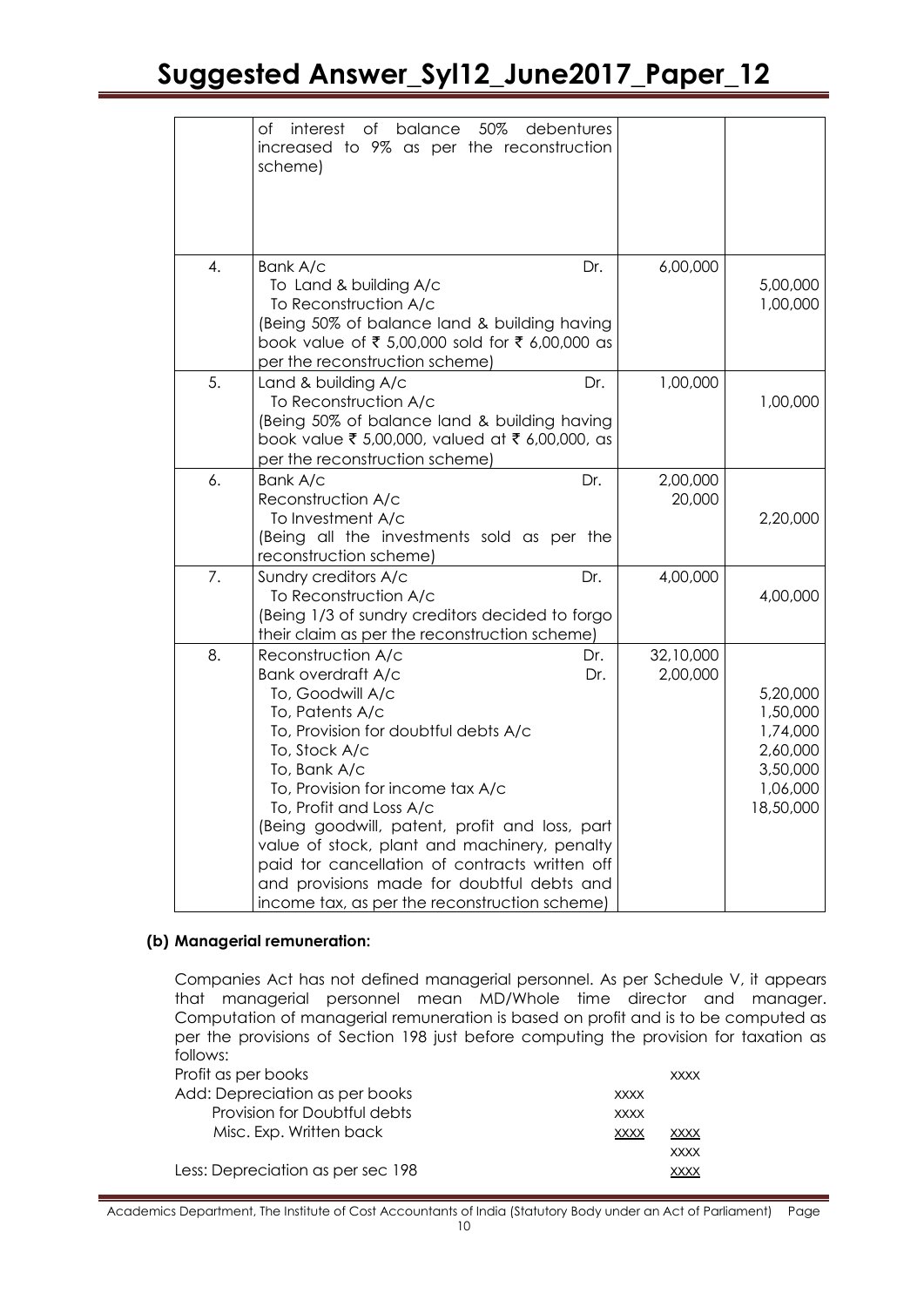Profit available for Managerial Remuneration xxxxx

Managerial Remuneration is to be computed on the above figure at the specific percentage given in the question. If it is not given in the question then managerial remuneration shall be calculated as per the maximum limit as given in Schedule V.

Managerial Remuneration maximum limits

(A) For companies having profits :

| (i) Overall                                        | 11% of net profit  |
|----------------------------------------------------|--------------------|
| (ii) If there is one managerial person             | 5 % of net profit  |
| (iii) If there are more than one managerial person | 10 % of net profit |

Remuneration payable to directors who are neither MD nor whole-time directors shall not exceed —

- (a) 1% of net profit of the company if there is a managing director/ whole-time director/ manager;
- (b) 3% of net profit in any other case.

**Note:** Managerial person include MD, Whole time director and Manager For companies having no profits or inadequate profits: in the event of loss or inadequacy of profits Managerial Remuneration is to be limited as per the rules specified in Schedule V depending on the effective capital of the company.

#### **7. (a) The following is summarized balance Sheet of JEEL Ltd. as on 31st March, 2017:**

| <b>Liabilities</b>                          | Amount<br>(5) | Amount<br>(5) | <b>Assets</b>                          | Amount<br>(5)   | Amount<br>(5) |
|---------------------------------------------|---------------|---------------|----------------------------------------|-----------------|---------------|
| <b>Share capital</b>                        |               |               | <b>Fixed</b><br><b>Assets</b><br>Cost: | 15,00,000       |               |
| <b>Authorized capital:</b>                  |               | 25,00,000     |                                        |                 |               |
| Issued and subscribed                       |               |               | Less:                                  |                 |               |
|                                             |               |               | <b>Provisions for</b><br>depreciation  | <u>1,25,000</u> |               |
|                                             |               |               |                                        |                 | 13,75,000     |
| Capital:                                    |               |               |                                        |                 |               |
| 1,50,000 equity shares of                   | 15,00,000     |               | Non-current                            |                 |               |
| ₹10 each fully paid                         |               |               | investments at                         |                 |               |
|                                             |               |               | cost                                   |                 | 25,00,000     |
| 1,00,000 9% Preference                      |               |               |                                        |                 |               |
| share of ₹100 each<br>(issued 2 months back |               |               | <b>Current Assets,</b><br>loans and    |                 |               |
| for the purpose of buy                      | 10,00,000     | 25,00,000     | <b>Advances</b>                        |                 |               |
| back)                                       |               |               | including cash                         |                 |               |
|                                             |               |               | and bank                               |                 |               |
|                                             |               |               | balance                                |                 | 20,00,000     |
| <b>Reserve and surplus:</b>                 |               |               |                                        |                 |               |
| Capital reserve                             | 5,000         |               |                                        |                 |               |
| Revenue reserve                             | 20,00,000     |               |                                        |                 |               |
| Securities premium                          | 2,50,000      |               |                                        |                 |               |
| Profit & Loss account                       | 9,00,000      | 31,55,000     |                                        |                 |               |
| <b>Non- current liabilities:</b>            |               |               |                                        |                 |               |
| 10% Debentures                              |               | 2,00,000      |                                        |                 |               |
| <b>Current liabilities and</b>              |               |               |                                        |                 |               |
| provisions                                  |               | 20,000        |                                        |                 |               |
|                                             |               | 58,75,000     |                                        |                 | 58,75,000     |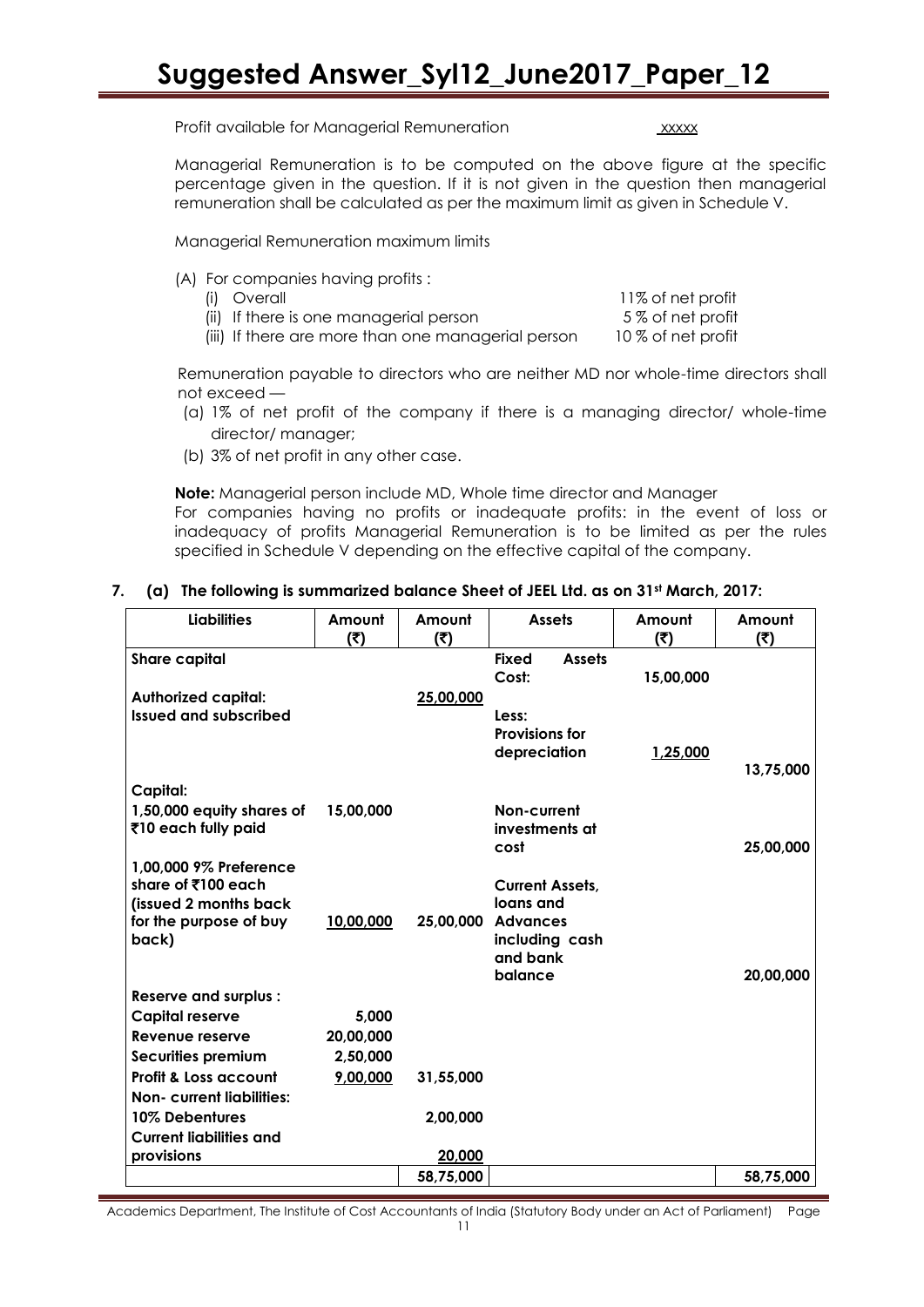- **(i) The company passed a resolution to buy back 20% of its equity capital @** ` **15 per share. For this purpose, it sold its investments of** ` **30 lakhs for** ` **25 lakhs.**
- **(ii) The company redeemed the preference share at a premium of 10% on 1st April, 2017.**
- **(iii) Included in its investments were investments in own debentures costing** ` **1,50,000 (face value** ` **1,65,000). These debentures were cancelled on 1st April, 2017.**

**You are required to pass necessary journal entries on 01.04.17. 10**

**(b) Write short note on Contingent Liability. 5**

**Answer: (a)** 

| <b>Date</b> | Journal Entries<br><b>Particulars</b>                               |     | Dr. $(3)$ | Cr()      |
|-------------|---------------------------------------------------------------------|-----|-----------|-----------|
|             | Bank A/c                                                            | Dr. | 25,00,000 |           |
|             | Profit & Loss A/c                                                   | Dr. | 5,00,000  |           |
|             | To Investment A/c                                                   |     |           | 30,00,000 |
|             | (Being investment sold for the purpose of buy-back)                 |     |           |           |
|             | Preference Share Capital A/c                                        | Dr. | 10,00,000 |           |
|             | Premium on Redemption of Preference Shares A/c                      | Dr. | 1,00,000  |           |
|             | To Preference Shareholders A/c                                      |     |           | 11,00,000 |
|             | (Being Redemption of Preference Share Capital at premium<br>of 10%) |     |           |           |
|             | Preference Shareholders A/c                                         | Dr. | 11,00,000 |           |
|             | To Bank A/c                                                         |     |           | 11,00,000 |
|             | (Being payment made to Preference Shareholders)                     |     |           |           |
|             | Revenue Reserve A/c                                                 | Dr. | 10,00,000 |           |
|             | To Capital Redemption Reserve A/c                                   |     |           | 10,00,000 |
|             | (Being creation of Capital Redemption Reserve to the                |     |           |           |
|             | extent of nominal value of Preference Sares redeemed)               |     |           |           |
|             | Equity Share Capital A/c                                            | Dr. | 3,00,000  |           |
|             | Securities Premium A/c (Premium payable on buy-back) Dr.            |     | 1,50,000  |           |
|             | To Equity Shares buy-back A/c                                       |     |           | 4,50,000  |
|             | (Being the amount due on buy-back)                                  |     |           |           |
|             | Equity Shares Buy-back A/c                                          | Dr. | 4,50,000  |           |
|             | To Bank A/c                                                         |     |           | 4,50,000  |
|             | (Being payment made for buy-back)                                   |     |           |           |
|             | 10% Debentures A/c                                                  | Dr. | 1,65,000  |           |
|             | To Own Debentures A/c                                               |     |           | 1,50,000  |
|             | To Capital Reserve A/c (Profit on cancellation)                     |     |           | 15,000    |
|             | (Being Own Debentures cancelled at profit)                          |     |           |           |
|             | Securities Premium A/c                                              | Dr. | 1,00,000  |           |
|             | To Premium on Redemption of Preference Shares A/c                   |     |           | 1,00,000  |
|             | (Being premium on Redemption of Preference Shares                   |     |           |           |
|             | adjusted through securities premium)                                |     |           |           |

#### **In the books of JEEL Ltd. Journal Entries**

**(b)** Contingent liability can be termed as an obligation relating to an existing condition or situation which may arise in future depending on the occurrence or non-occurrence of one or more uncertain future events, Example: a company may have certain pending litigation, assessments made by tax authorities which are being contested etc., in all such cases, the amounts involved are shown as Contingent liability. Contingent liabilities are

Academics Department, The Institute of Cost Accountants of India (Statutory Body under an Act of Parliament) Page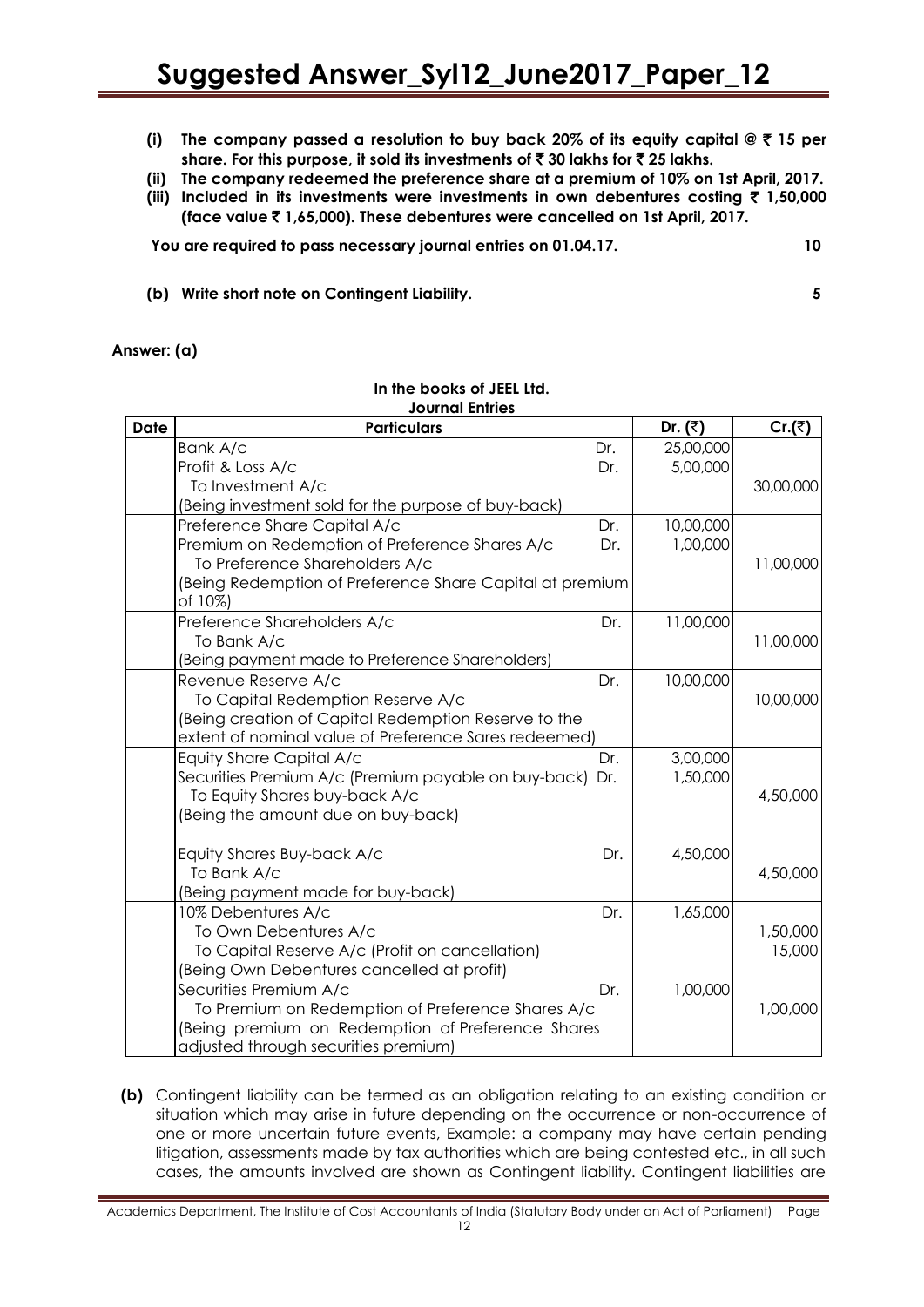classified under the following head:

- (i) Claims against the company not acknowledged as debts;
- (ii) Unclaimed liability on shares partly paid;
- (iii) Arrears of fixed cumulative dividend;
- (iv) Estimated amount of contracts remaining unexecuted on capital account not provided for; and
- (v) Other money for which the company is liable contingently.

#### **SECTION - C Answer any two questions from Q no 8, 9 and 10. 15×2=30**

**8. (a) State the general guidelines for preparing audit working papers. 6 (b) What are the services which cannot be rendered by a statutory auditor of a company under section 144 of the Companies Act, 2013? 4 (c) Highlight the principles in SA 299 on Division of work among joint auditors. 5**

#### **Answer: 8 (a)**

#### **1. Clarity and Understanding:**

As a preparer of audit documentation, step back and read your work of objectively. Would it be clear to another work? Working papers should be clear and understandable without supplementary oral explanations. With the information the working papers reveal, a reviewer should be able to readily determine their purpose, the nature and scope of the work done and the preparer's conclusions.

#### **2. Completeness and Accuracy:**

As a reviewer of documentation, if you have to ask the audit staff basic questions about the audit, the documentation probably does not really serve the purpose. Work papers should be complete, accurate and support observations, testing, conclusions, and recommendations.

#### **3. Logical arrangement:**

File the working papers in a logical order.

#### **4. Pertinence:**

Limit the information in working papers to matters that are important and necessary to support the objectives and scope established for the assignment.

#### **5. Safety:**

Keep your work papers safe and retrievable.

#### **6. Legibility and Neatness:**

Working papers should be legible and as neat as practical.

#### **7. Initial and Date:**

Put your initials and date on every working paper.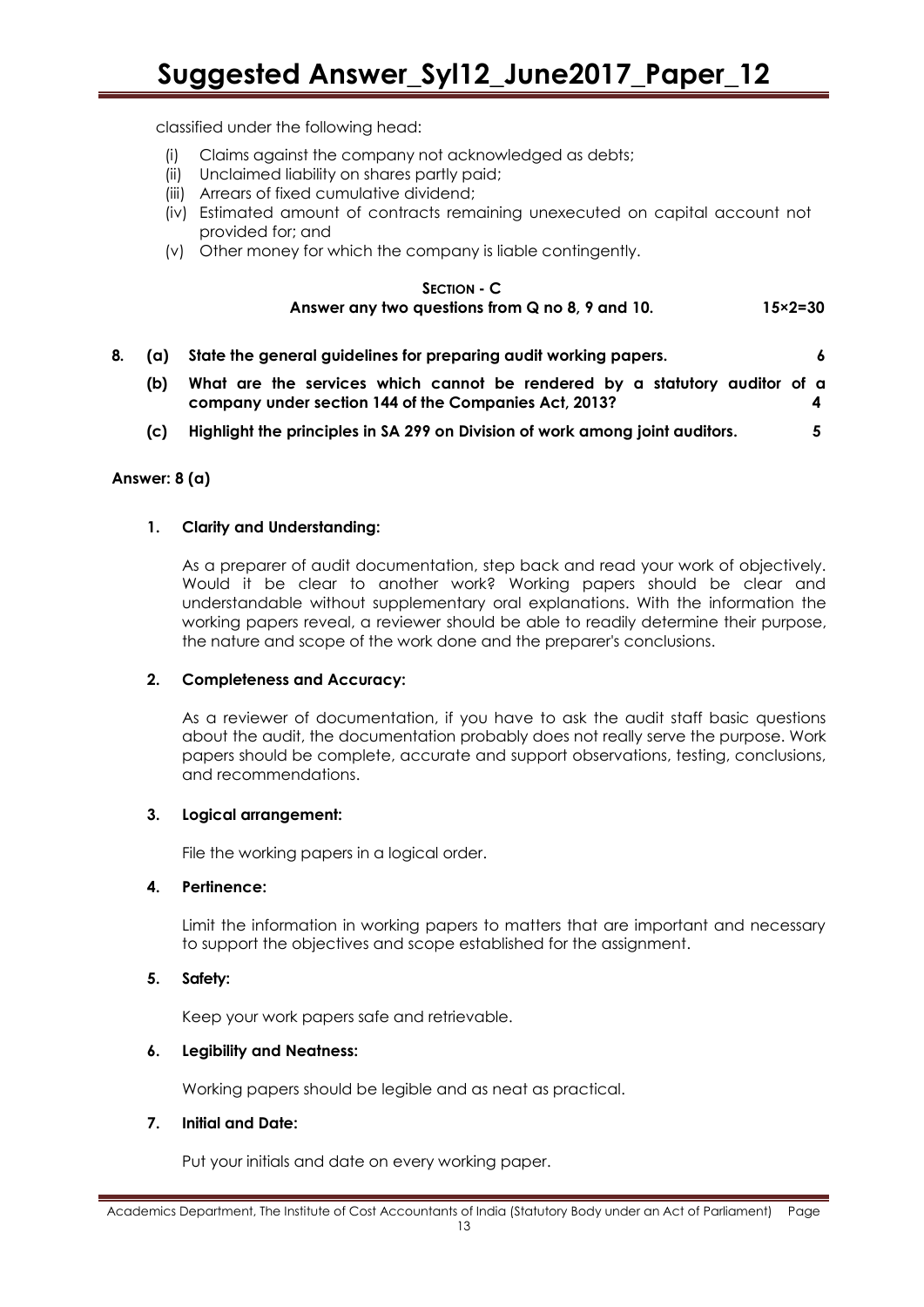#### **8. Summary of Conclusions:**

Summarize the results of work performed and identify the overall significance of any weakness or exceptions found.

#### **(b) Auditor not Render Certain Services (Prohibited Services)-as per section 144:**

An auditor shall provide to the company only such other services as are approved by the Board of directors/ the Audit Committee, but which shall not include any of the following services whether such services are rendered directly or indirectly to the company or its holding company or subsidiary company, namely:

- I) Accounting and book keeping services;
- II) Internal audit;
- III) Design and implementation of any financial information system;
- IV) Actuarial services;
- V) Investment advisory services;
- VI) Investment banking services;
- VII) Rendering of outsourced financial services;
- VIII) Management services; and
- IX) Any other kind of services as may be prescribed.
- **(c)** Where joint auditors are appointed, they should, by mutual discussion, divide the audit work among themselves. The division of work would usually be in terms of audit of identifiable units or specified areas. In some cases, due to the nature of the business of the entity under audit, such a division of work may not be possible. In such situations, the division of work may be with reference to items of assets or liabilities or income or expenditure or with reference to periods of time. Certain areas of work, owing to their importance or owing to the nature of the work involved, would often not be divided and would be covered by all the joint auditors.

The division of work among joint auditors as well as the areas of work to be covered by all of them should be adequately documented and preferably communicated to the entity.

Where, in the course of his work, a joint auditor comes across matters which are relevant to the areas of responsibility of other joint auditors and which deserve their attention, or which require disclosure or require discussion with, or application of judgment by, other joint auditors, he should communicate the same to all the other joint auditors in writing. This should be done by the submission of a report or note prior to the finalization of the audit.

- **9. (a) "Auditor's assessment of materiality may be different at the time of planning the engagement than at the time of evaluating the results of his audit procedures". Comment. 8**
	- **(b) Who is responsible for preparation and presentation of financial statements? 7**

### **Answer: 9 (a)**

Planning the audit solely to detect individually material misstatements overlooks the fact that the aggregate of individually immaterial misstatements may cause the financial statements to be materially misstated, and leaves no margin for possible undetected misstatements. Performance materiality (which, as defined, is one or more amounts) is set to reduce to an appropriately low level the probability that the aggregate of uncorrected and undetected misstatements in the financial statements exceeds materiality for the financial statements as a whole. Similarly, performance materiality relating to a materiality level determined for a particular class of transactions, account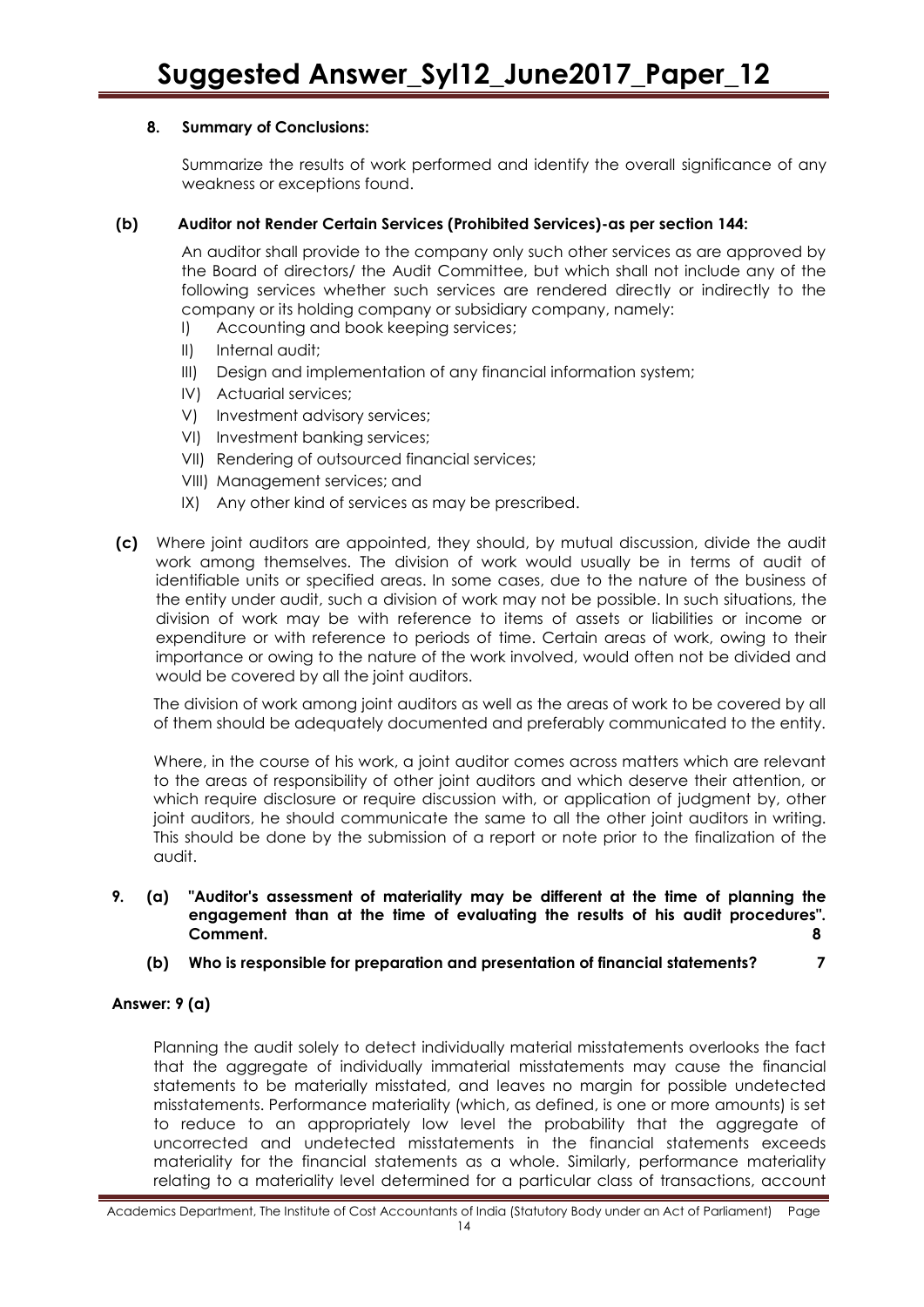balance or disclosure is set to reduce to an appropriately low level the probability that the aggregate of uncorrected and undetected misstatements in that particular class of transactions, account balance or disclosure exceeds the materiality level for that particular class of transactions, account balance or disclosure. The determination of performance materiality is not a simple mechanical calculation and involves the exercise of professional judgment. It is affected by the auditor's understanding of the entity, updated during the performance of the risk assessment procedures; and the nature and extent of misstatements identified in previous audits and thereby the auditor's expectations in relation to misstatements in the current period.

- **(b)** The Management and where appropriate those charged with Governance are responsible for preparation and presentation of financial statement. An audit in accordance with SAs is conducted on the premise that management and, where appropriate, those charged with governance have responsibility:
	- (1) For the preparation and presentation of the financial statements in accordance with the applicable financial reporting framework; this includes the design, implementation and maintenance of internal control relevant to the preparation and presentation of financial statements that are free from material misstatement, whether due to fraud or error; and
	- (2) To provide the auditor with:
		- (i) All information, such as records and documentation, and other matters that are relevant to the preparation and presentation of the financial statements;
		- (ii) Any additional information that the auditor may request from management and, where appropriate, those charged with governance; and
		- (iii) Unrestricted access to those within the entity from whom the auditor determines it necessary to obtain audit evidence.
- **10. (a) As an Auditor state how will you verify 'Loans and Advances' appearing in the financial statement of the company. 8**
	- **(b) Mention the special steps involved in audit of Cinema Hall. 7**

#### **Answer: 10 (a)**

Loans and advances may be different types like-

- (1) Loans against the security of Land & Building.
- (2) Loans against the security of goods.
- (3) Loans against the security of stocks & shares.
- (4) Loans against the security of Insurance Policies.
- (5) Loans against the personal security of the borrower.

Therefore, in each case the duty of auditor in general is as under:

- Examine whether a proper loan ledger has been maintained upto date or not.
- (ii) Examination of the Security ledger against each loan.
- (iii) Examine the loan agreement and find out the rate of interest, due dates of installments, penalty, interest etc.
- (iv) Ascertain whether any loan is doubtful of recovery. In case it is doubtful, a provision for the expected loss is to be made.
- (v) Verify that loans have got proper sanction from the authority.
- (vi) Obtain a letter of confirmation from the parties to whom loans are advanced. In case of loans to directors, prior approval of the Central Government is obtained.